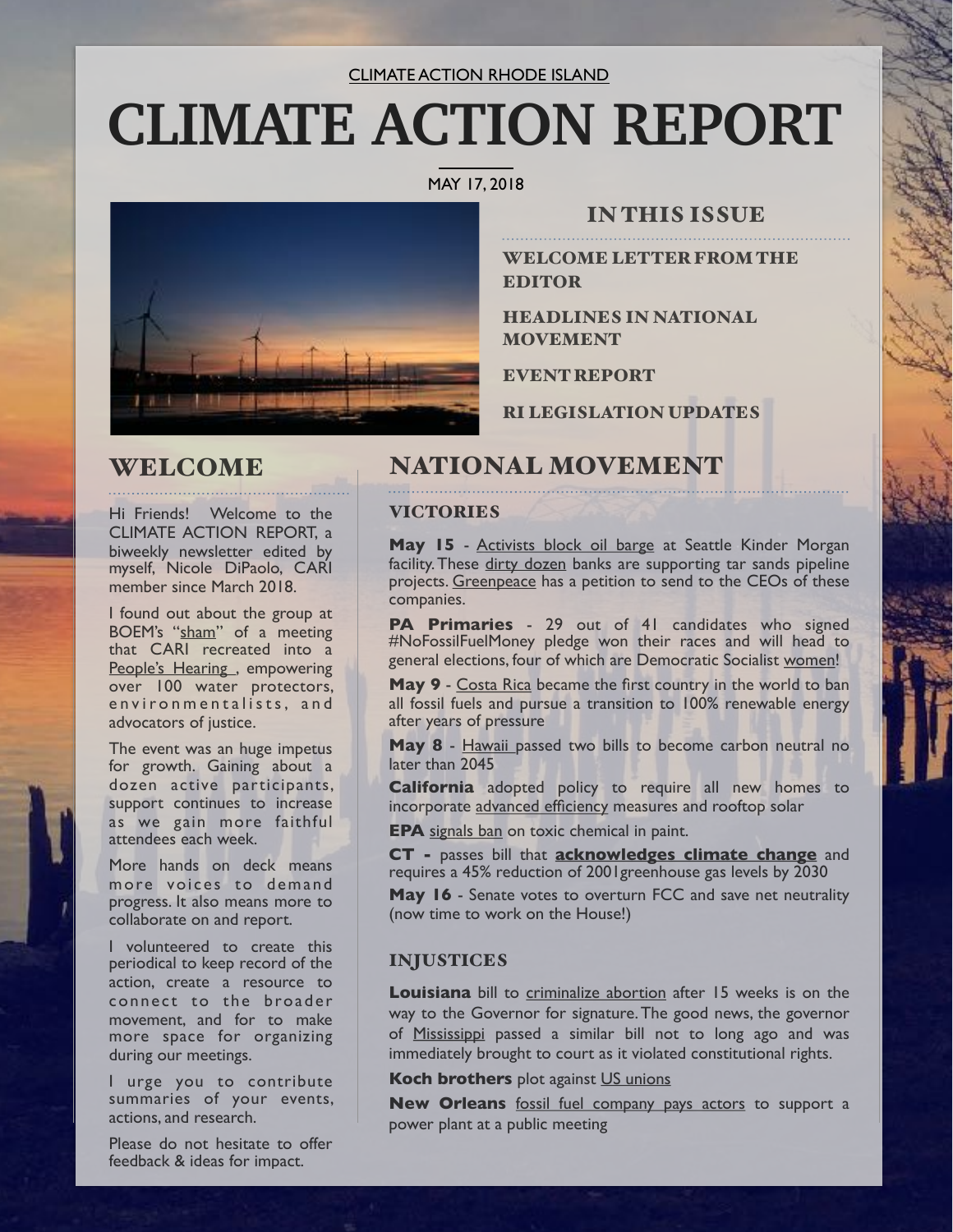#### **EVENTS**

#### Youth & Climate Justice

**BY: Kristen Ivy Moses & Justin Boyan** 

On Thursday, May 10th, over 25 youth and adults gathered at the URI Providence campus for the Youth and Climate Justice Conference. The program featured Mary Wood, an environmental law professor at the University of Oregon who works with kids who are suing the government over climate change. She was so clear about the climate peril we face and the reason for a judicial branch approach to fighting it.

The [Our Children's Trust](https://www.ourchildrenstrust.org/) case elevates the voice of youth to

secure the legal right to a stable climate and healthy atmosphere for the benefit of all present and future generations. [Nature's](https://naturestrustri.org/) [Trust RI](https://naturestrustri.org/) is building a similar case in Rhode Island. Three local youth spoke at the conference— [Carmen](https://naturestrustri.org/youth-and-young-adults-speak-out-2/#carmen), [Chloe](https://naturestrustri.org/youth-and-young-adults-speak-out-2/#chloe), and [Alex](https://naturestrustri.org/youth-and-young-adults-speak-out-2/#alex). You can read more about them by clicking on their names. Mary Wood, the lawyer from Oregon, said she was greatly inspired by them. View the live feed of the event <u>[here](https://www.facebook.com/john.gonzalez.9619/videos/2126296937386970/)</u>.<br>You can learn more about

Nature's Trust RI at Resist Hate RI's Spring **Activist Expo** on Sunday, May 20, 2-4 pm at Nathan Bishop Middle School.



#### Events Covered Locally

Fall River City Council condemn water deal with Invenergy, opposes plant [construction](http://Fall%20River%20City%20Council%20condemns%20water%20deal%20with%20Invenergy,%20opposes%20plant%20construction) 

ISO-New England used [unreasonable assumptions](https://upriseri.com/news/energy/2018-05-03-iso-wwrong-on-gas/) in its Operational Fuel Security Analysis - we do not need [fracked gas](https://upriseri.com/news/energy/2018-05-03-iso-wwrong-on-gas/)

RI's **Turn off 10** boycotts Sinclair Broadcast Group's Trump propaganda May 12th [protest](https://upriseri.com/news/media/2018-05-14-turn-to-10/) 

[Rhode Island's Poor People](https://upriseri.com/news/religion/2018-05-18-ri-poor-peoples-campaign/)  [Campaign](https://upriseri.com/news/religion/2018-05-18-ri-poor-peoples-campaign/) - Monday, May 14th kickoff to a six-week season of nonviolent direct action

#### End Corporate Rule & Legalize Democracy **BY: Nicole DiPaolo**

[Move to Amend,](https://movetoamend.org/) a national coalition to dismantle systems of oppression drew the attention of people from RI and MA at April 30's speaking engagement. Providence's Bell Street Chapel was full as Keyan Bliss took participants through a timeline of corporate personhood that extended nearly the length of the room.

The coalition was born out of born out of the 2010 supreme court hearing *Citizens United v. Federal Election Commission,*  through which corporations gained first amendment rights. The result is the corporatocracy whose evil grip squeezes evermore tightly as corporate control over elections and policy more rapidly makes toxic the very air that we breathe.

That is why Move to Amend proposes a 28th "We the People" Amendment to eliminate corporate personhood by way of a 2/3 vote form both houses.

When I approached Senator Whitehouse about this issue the next day as he walked into

Complex for a [public](https://upriseri.com/news/elections/elections-2018/2018-05-01-whitehouse-elorza/) [meeting](https://upriseri.com/news/elections/elections-2018/2018-05-01-whitehouse-elorza/) the following day, he claimed passing a law that requires campaign donations to be transparent would solve this problem and I should "trust the process."

I trust the process as far as I can throw the process because, well, I can't. As long as towns have to nearly bankrupt battling [transnational corporations](http://www.dailymail.co.uk/wires/afp/article-5349151/Tiny-Michigan-town-water-fight-Nestle.html) like Nestle in court for control over [their own water](https://www.freep.com/story/news/2018/04/02/michigan-oks-nestle-permit-increased-water-withdrawal-bottled-water-plant/479896002/) just over two hours away from Flint, MI that hasn't had safe water for over four years, I don't trust the process. As long as the Koch [brothers](https://www.corp-research.org/koch_industries) are donating 750 million dollars to political elections (8.7% of the total; the same percent of the total US population represents 26 million people), I don't trust the process. As long as fossil fuel companies are funding [anti-science campaigns,](https://www.ucsusa.org/publications/catalyst/su15-documenting-fossil-fuel-companies-climate-deception#.Wv0LntMvzVo) I don't trust "the" process.

There is **a** process I trust though. That is our process. The people's process. The democratic process. The very process that we will not stop fighting to restore.